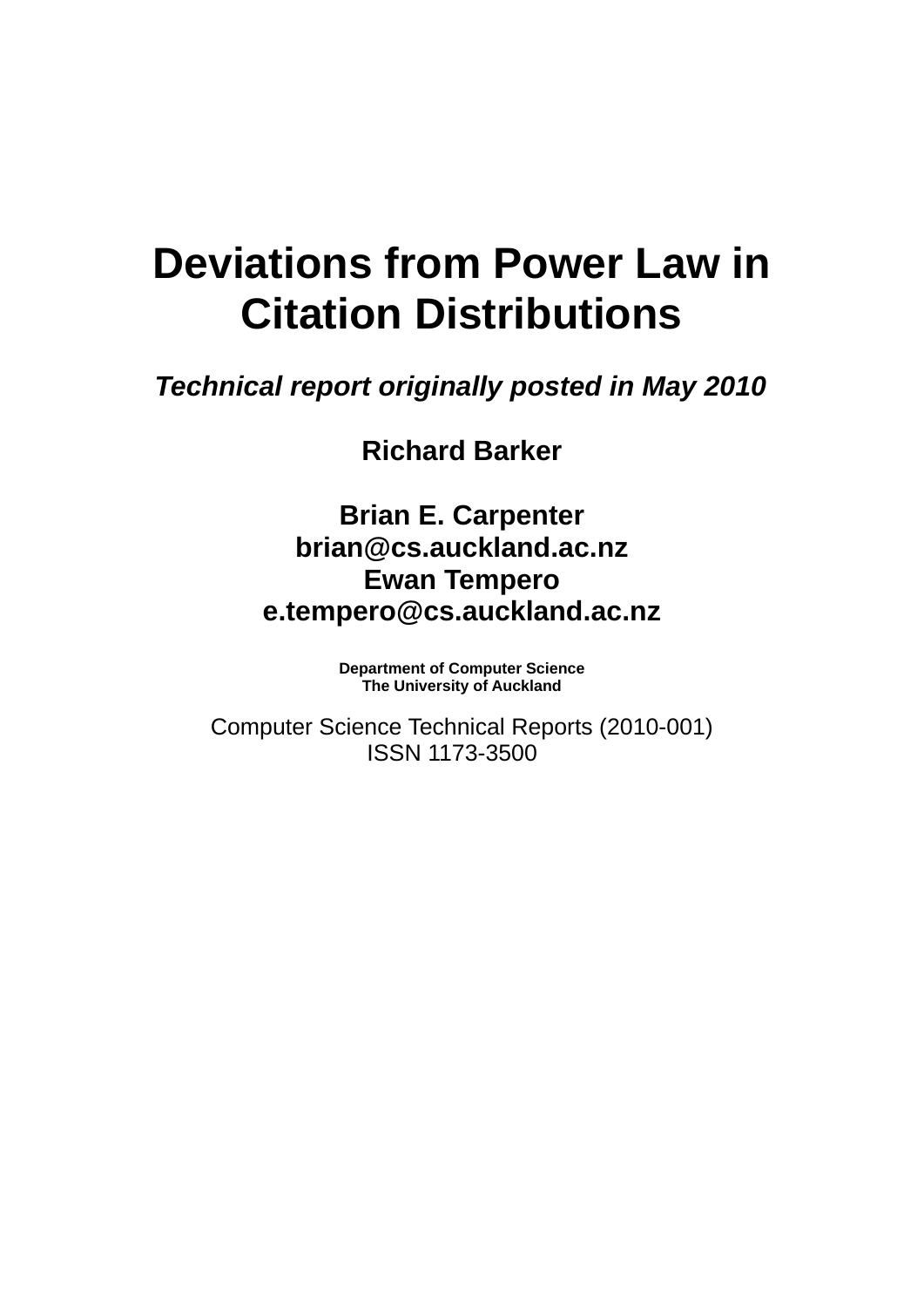# **Deviations from Power Law in Citation Distributions**

*(TECHNICAL REPORT ON WORK IN PROGRESS, MAY 2010)*

Richard Barker richardb@cs.auckland.ac.nz Brian E. Carpenter brian@cs.auckland.ac.nz

Ewan Tempero e.tempero@cs.auckland.ac.nz

Department of Computer Science, University of Auckland Private Bag 92019, Auckland, New Zealand

### **ABSTRACT**

It is commonly asserted that citations within a corpus of material such as scholarly articles or web pages show a power law distribution. While this appears to be approximately true for incoming citations, we describe cases where there is substantial deviation from a power law for outgoing citations.

#### **Categories and Subject Descriptors**

TBD [**TBD**]

#### **General Terms**

TBD

#### **Keywords**

power law, citations

#### **1. INTRODUCTION**

Since an initial observation by Barabási and Albert[2], it has been common to assert that large and apparently random networks, whether natural or artificial, tend to follow a power law distribution when one ranks the cardinalities of their connections. Specifically, the assertion is that if a node has *k* links, then the probability distribution of *k* is given by  $P(k) \sim k^{-\gamma}$  (for large *k*). The value of  $\gamma$  is a constant characteristic of the network studied, but is typically in the range 2 to 4.

Indeed there is a body of evidence, of which some early examples are cited in [2], showing this for artificial networks, including those composed of citations of scholarly articles or of web links. The topic has been comprehensively reviewed in [5].

In software engineering, and particularly when considering large software systems constructed using object-oriented techniques, there is considerable interest in mutual dependencies between software components. Baxter *et al.*[4] studied such dependencies for a corpus of 56 Java applications. They considered the Java classes occurring in this corpus and counted their mutual dependencies. It is important to stress the word *mutual*; a class may invoke a certain number of other classes, and it may be invoked by a different number of other classes. These two numbers are independent. In this paper, we will use the term *out-degree* to denote the number of outgoing invocations or citations *from* a given class, and *in-degree* to denote incoming invocations or citations *of* a given class

Baxter *et al.* investigated whether both the out-degree and the in-degree distributions matched the power law expectation. In fact, they observed a clear power law behaviour for the in-degree data. However, the results were not the same for the out-degree data; they could draw no clear conclusion about the mathematical nature of the distribution. The most that can be said is that low out-degree counts are much more frequent than a power law distribution would require.

Indeed there is no intrinsic reason why the out-degree distribution should be the same as the in-degree distribution; invocations from and invocations of a given class are completely independent choices made, very often, by different programmers. It is nevertheless interesting that the two types of distribution do not even appear to follow the same type of law.

We note that if we consider a Java corpus as a network or graph, its links or arcs are not bidirectional; if A invokes B, that does not mean that B invokes A. Similarly, in a corpus of scholarly articles, if A cites B, B is rather unlikely to cite A. In a corpus of web pages, mutual hyperlinks are certainly possible, but far from the norm. There is therefore no more reason for in-degree and out-degree distributions to be similar for document citations or web page citations than for a Java corpus. This article describes some preliminary observations of such distributions.

As far as we could determine, none of the major scholarly citation indexes collect out-degree data; published data and studies only consider the in-degree of each paper ("How many people have cited my paper?"). We therefore analysed a specific corpus of technical documents for which both indegree and out-degree data were readily available. For web pages, we chose to use a locally accessible corpus of pages to ensure complete consistency of the in-degree and out-degree data. The following two sections describe our results.

#### **2. THE RFC CORPUS**

The Internet "Request for Comments" (RFC) series of documents has existed for forty years[9]. The large majority of RFCs are technical specifications or some form of discussion of such specifications. The series embodies many citations of RFCs by other RFCs. Almost all RFCs are available on-line in plain text format[8], and there is at least one database that tracks mutual references between RFCs, which made gathering the in-degree and out-degree data very straightforward. The data were collected on April 15, 2008 when there were 4309 RFCs with at least one citation in the database.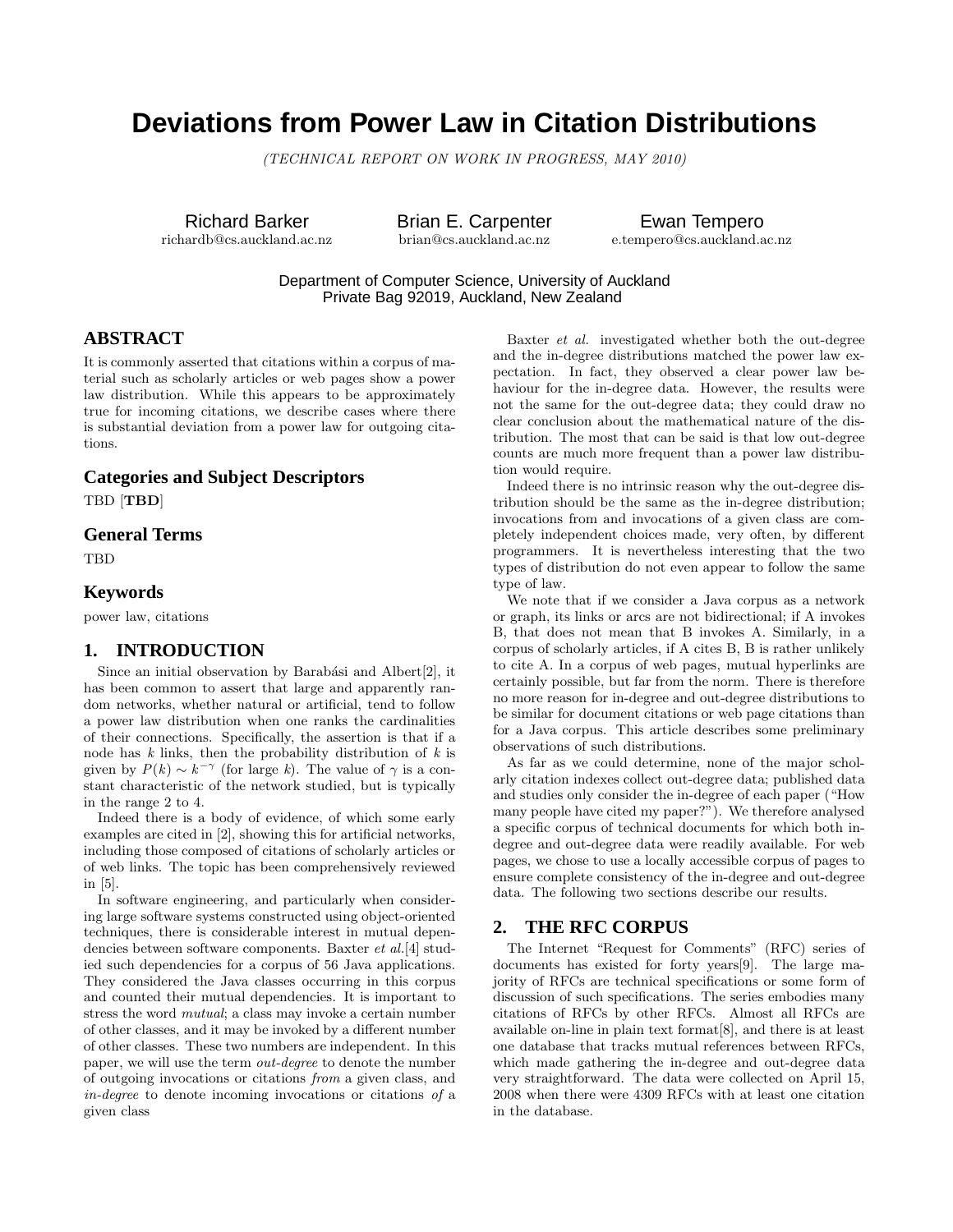The in-degree results are shown in Fig. 1 and the outdegree results in Fig. 2, both as log-log plots, which would be straight lines for perfect power-law behaviour. Fig. 1 is indeed consistent with a power law, despite some outliers (one RFC, for example, being cited 1827 times). On the other hand, Fig. 2 shows somewhat the same type of deviation from a power law observed for out-degree plots in [4], with what can be viewed as an excess of RFCs making a very small number of outgoing references. Again there is an outlier, which is actually a bibliography of the first thousand RFCs, after which the bibliography was held on-line instead. However, what is interesting is the "flat top" of the curve, which represents the fact that 3131 of the 4309 RFCs contain ten or fewer references to other RFCs. The deviation from a power law is apparent.

#### **3. WEB SITES**

We collected data for the web sites *www.cs.auckland.ac.nz* and *www.auckland.ac.nz*, the latter being a superset of the former. We captured the sites using the WGET utility on DATE1 and DATE2 respectively. The first site contained XXX pages and the second site contained YYYY pages. We then analysed the contents in order to count both the links pointing to each page in each site, and the outgoing links in each page.

The two entire web sites were each downloaded using WGET, which was directed to start at the top level domain of each site and to download all pages which were linked to and whose link included the main domain, e.g., *link.auckland.ac.nz* and *sub.link.auckland.ac.nz* for *www.auckland.ac.nz*. In other words, only links within the site were considered. Only HTML pages were downloaded. These sites were then analyzed using a Java HTML parser. Counting the number of outgoing links on each page was trivial. *Mailto:* links were ignored. Counting incoming links was performed by creating a list of all outgoing links across all pages, breaking the list up into sections small enough to be sorted in memory, merging the sorted lists to form a complete sorted list and then generating a frequency count for all links. This process provided the in-degree and out-degree data.

The in-degree and out-degree results for the smaller site are shown in Fig. 3 and Fig. 4, and those for the larger site in Fig. 5 and Fig. 6.

Both in-degree plots appear to conform to a power-law result plus outliers, but the out-degree plots deviate substantially from this and exhibit a "flat top" shape, although the actual distributions in Figs 2, 4 and 6 are all different. At present we have not computed additional statistics as was done in [4].

#### **4. DISCUSSION AND CONCLUSION**

The observation that out-degree distributions deviate from a power law for a corpus of Java code[4] appears also to apply both to a corpus of technical documents (the RFCs) and to web sites of significant size. The fact that in all cases, the in-degree distributions conform to the power law expectation suggests that the data sets studied are not unusual or atypical, although of course this should be checked by studying additional data sets. Although the out-degree distributions concerned are generally similar in having a flat top, they do not appear to fit a particular mathematical

law. It is for this reason that we have not carried out a statistical analysis – we have no hypothesis to test.

The conventional explanation for power-law behaviour in natural and artificial networks is based on popularity and herding (more formally called *preferential attachment*). A popular node is considered to be one with many incoming links, and such popularity is hypothesised to attract even more incoming links as a network grows. Mathematically, preferential attachment can lead to a power law behaviour<sup>[2]</sup>,<sup>[5]</sup>. Indeed, one can readily understand that this model could apply to nodes such as Java classes, technical specifications, or web pages. A useful class, specification or page will be preferentially cited by new classes, specifications or pages, and its usefulness can be measured by the number of incoming citations.

However, there is no such rational explanation for outgoing citations. Consider a programmer writing a new Java class. The decision to invoke a particular class depends on its usefulness, but the *number* of classes she chooses to invoke is not a result of their usefulness; it is a result of the requirements of the new class being written. Exactly the same applies to the number of citations made by a technical specification such as an RFC, or the number of links from a web page. The rationale of the preferential attachment explanation does not apply.

The preferential attachment model is commonly qualified as applying for large *k*. Indeed, some of the example distributions shown in  $[2]$  (Fig. 1, A and C),  $[7]$  (Fig. 3, a, b and c), and [5] (Fig. 10.6 and Fig. 10.11) visibly deviate from a power law for small in-degrees. The last case is interesting because the author asserts that for Wikipedia articles, the "distribution of both in-degree and out-degree is a power law." In fact the cited figure shows only the in-degree and the exact data collection method is not explained; however, the observed pattern is rather similar to our first out-degree distribution in Fig. 2. We are not aware of a systematic explanation for this small *k* behaviour in some, but not all, in-degree plots. However, the original note drawing attention to power-law behaviour in the World-Wide Web[1] (Fig. 1a), expanded in [3], shows an out-degree plot which appears consistent with our flat top observations.

Some investigators of complex networks have considered an alternative to the classical power law known as the *exponentially truncated power law*, expressed as  $P(k) \sim k^{-\gamma} e^{\alpha k}$ where  $\alpha$  is an additional constant [6]. This produces a distribution which is not a straight line and indeed can be read as having a flat top. It is generally interpreted as fitting a realworld situation where the degree is naturally limited. For example, in social networks, people who can manage more than a few hundred social relationships are rather rare. We can hypothesise that for outgoing citations, the authors of software modules or of technical documents can only manage a limited number of external references.

We conclude that the deviation from simple power law behaviour for out-degree distributions found in [4] is not an artefact of the particular Java corpus studied. We have found such deviations in RFC citation data and in web hyperlink data. We do not propose a mathematical model for out-degree distributions, since the various distributions appear quite different, with only a "flat top" shape in common. We believe that observations of out-degree distributions from other sources would be of interest, to see how general this phenomenon may be.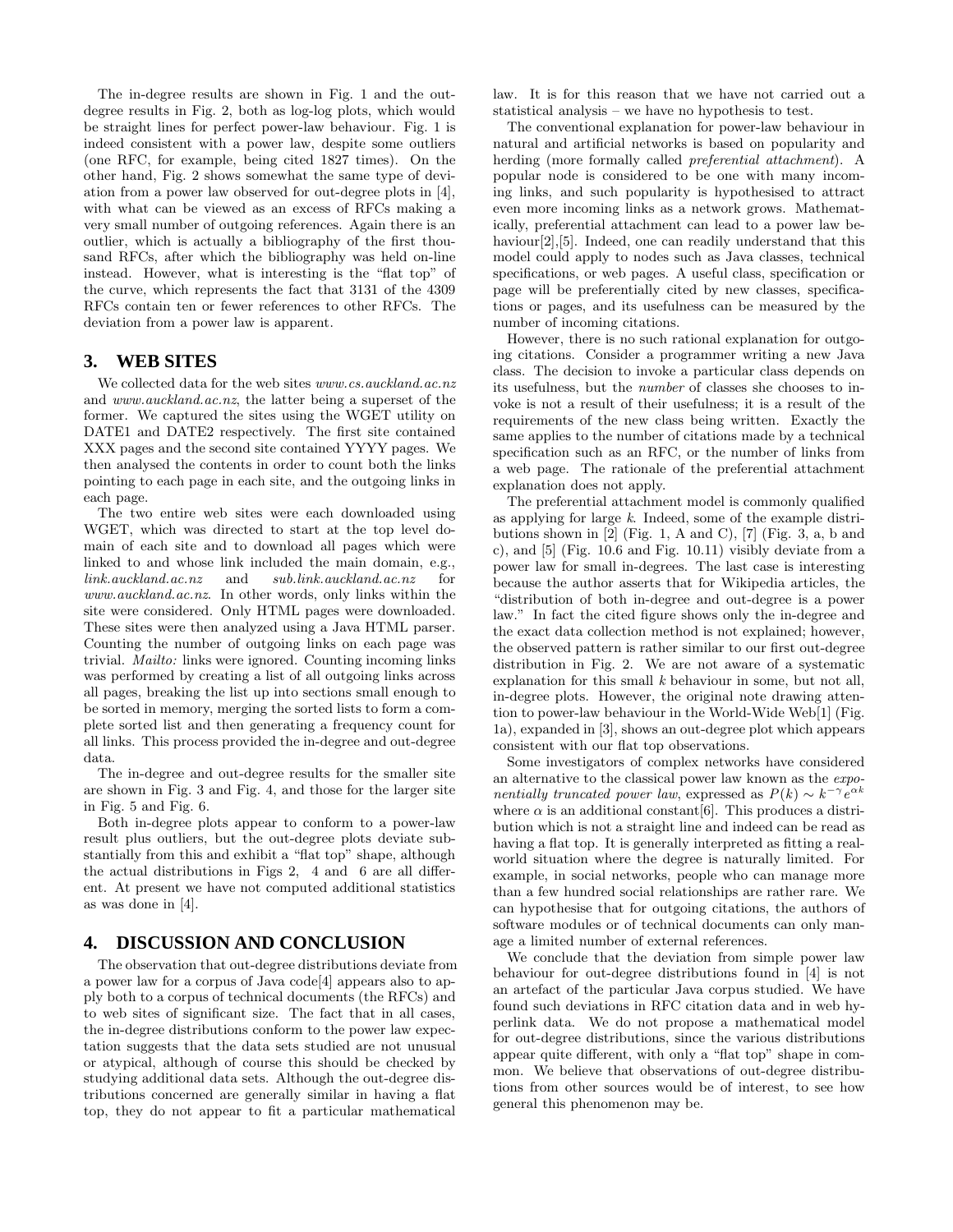

**Figure 1: In-degree distribution for RFCs**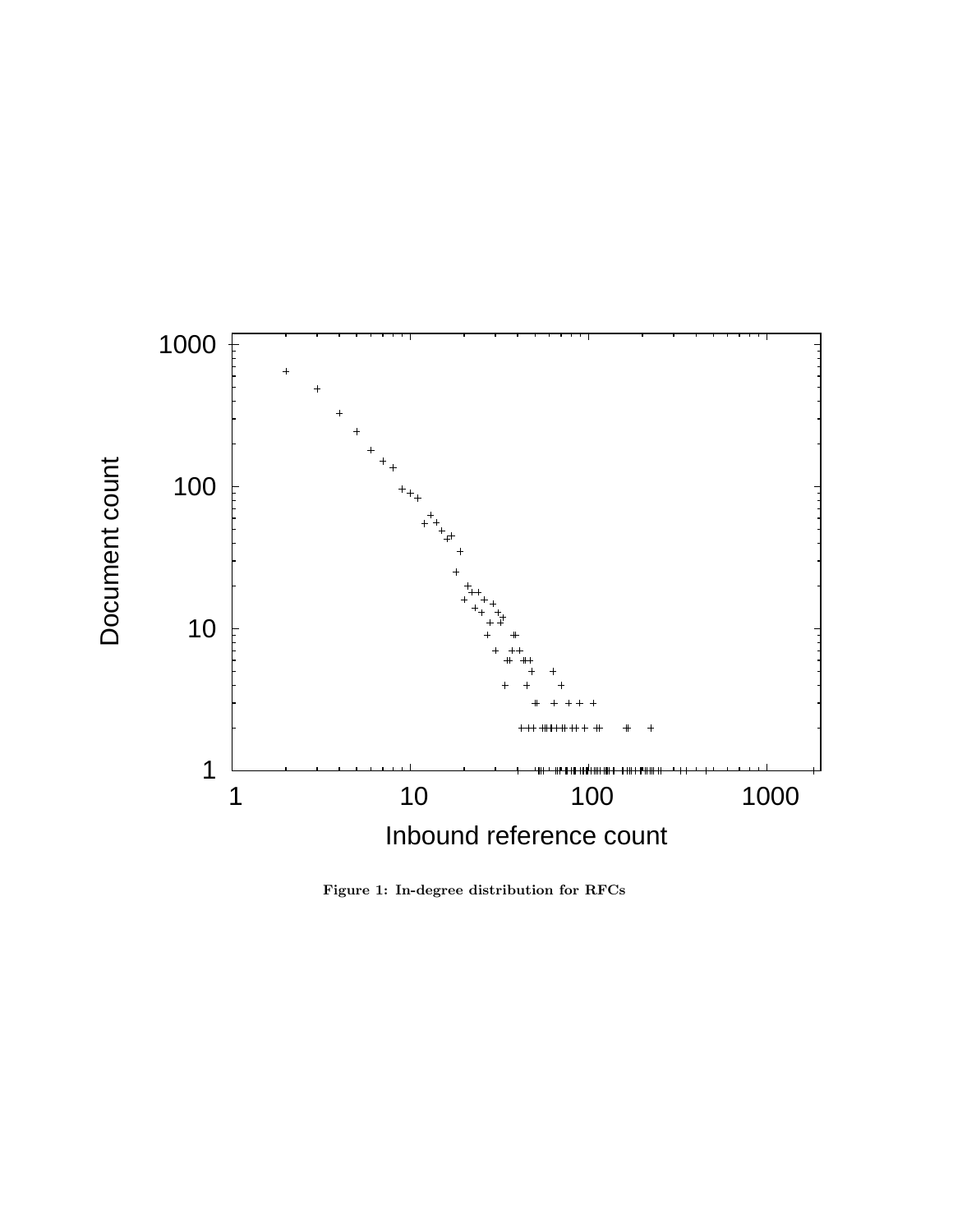

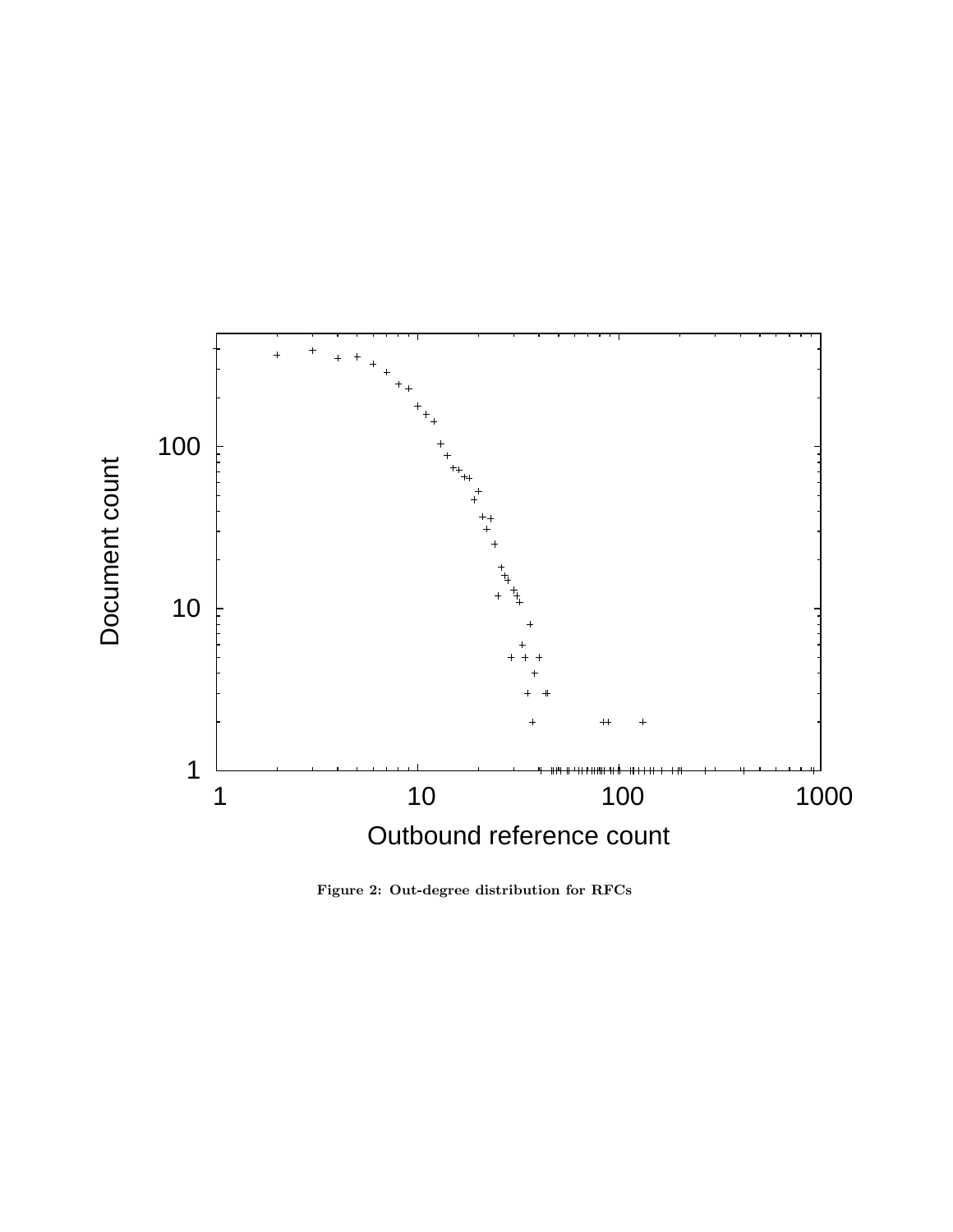

**Figure 3: In-degree distribution for** *www.cs.auckland.ac.nz*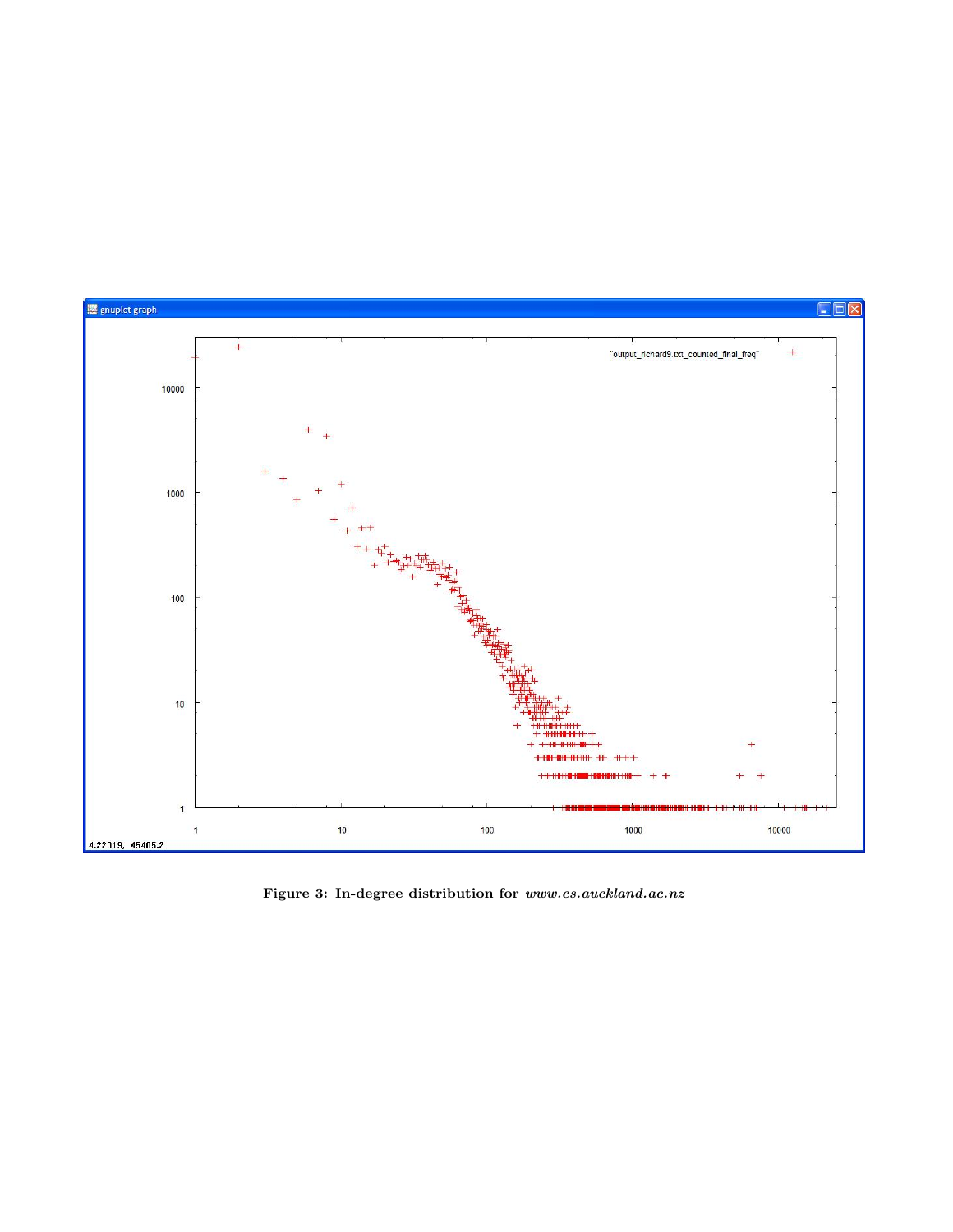

**Figure 4: Out-degree distribution for** *www.cs.auckland.ac.nz*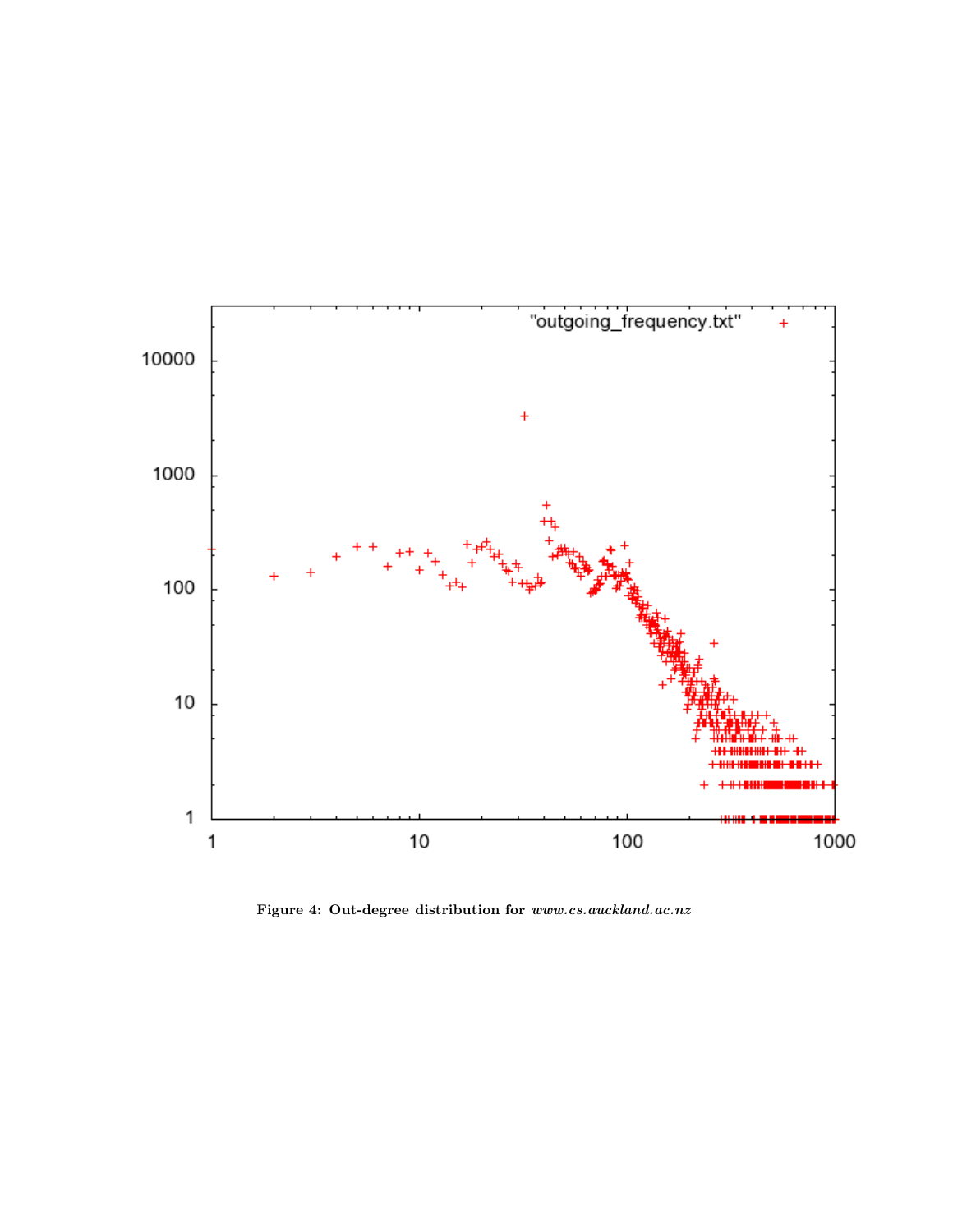

**Figure 5: In-degree distribution for** *www.auckland.ac.nz*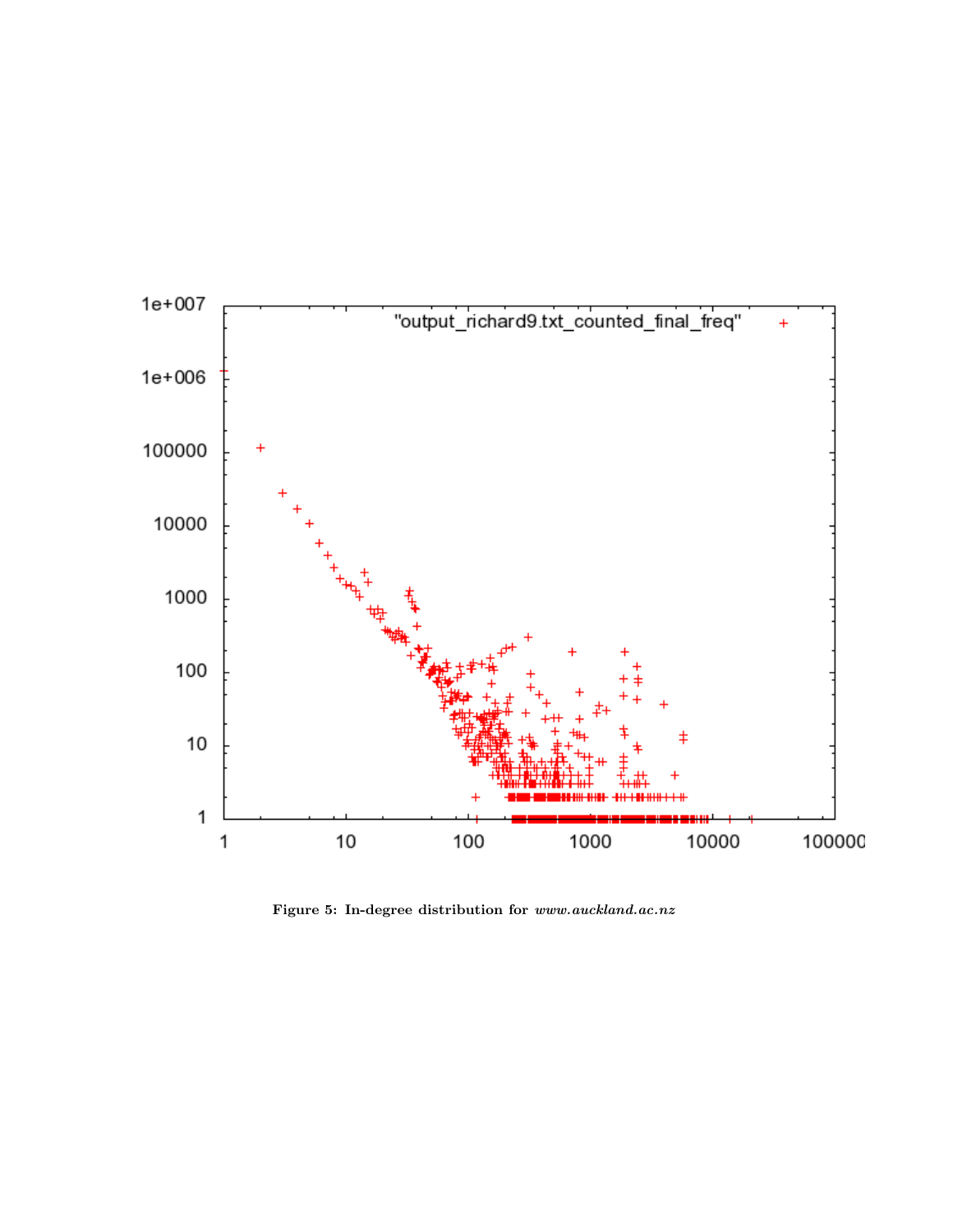

**Figure 6: Out-degree distribution for** *www.auckland.ac.nz*